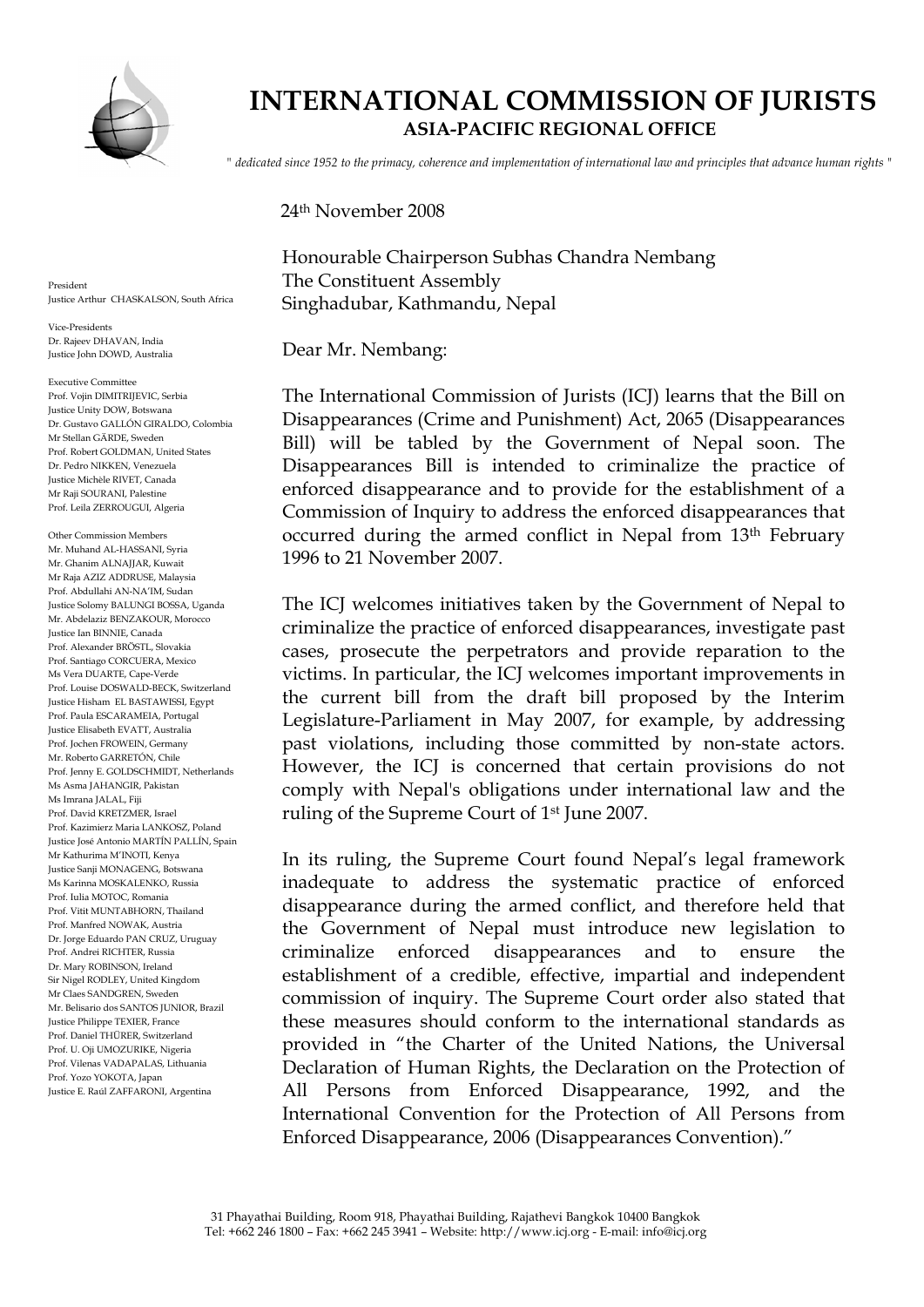In recommending amendments to the Bill in order to conform to these international standards, the ICJ refers particularly to the provisions of the Disappearances Convention. As the Supreme Court noted in its landmark ruling, "[a]lthough the Disappearances Convention has not yet come into force and Nepal has not yet ratified it… there should be no barriers to use the provisions of the Convention as guiding principles."

The systematic practice of enforced disappearances is a dark chapter in Nepal's recent history. A just resolution founded on the rule of law and respect for human rights is essential to building a peaceful, democratic nation. The ICJ therefore urges the honourable members of the Constituent Assembly to adopt the following recommended amendments to the Disappearances Bill.

## **1. Definition of Enforced Disappearances**

The definition of a 'Disappearance' in Section 2 (a)(1) of the Bill does not comply with the broad definition of enforced disappearances in Article 2 of the Disappearances Convention, which includes three elements:

(1) deprivation of liberty in whatever form;

(2) refusal to acknowledge the deprivation of liberty, or the fate or whereabouts of the disappeared person, and

(3) placing the disappeared person outside the protection of the law and all recognized rights.

The Bill, for example, only covers an enforced disappearance carried out by a person 'having the authorization under the law' to arrest or investigate or implement laws, whereas the Disappearances Convention includes not only *all* agents of the State but also all "persons or groups of persons acting with the authorization, support or acquiescence of the State." Furthermore, the Bill does not specifically mention the refusal to acknowledge the deprivation of liberty as an element of the crime.

*The ICJ recommends that the definition of an enforced disappearance fully reflect the elements contained in Article 2 of the Disappearances Convention.* 

# **2. Crimes Against Humanity**

The Bill fails to mention that the widespread or systematic practice of enforced disappearances constitutes a 'crime against humanity' under international law, explicitly recognized in the statutes of international tribunals with jurisdiction over crimes under international law, including the International Criminal Court. Article 7(1) of the Statute of the International Criminal Court (Rome Statute) provides that enforced disappearances of persons constitutes a crime against humanity "when committed as part of a widespread or systematic attack directed against any civilian population, with knowledge of the attack." Article 5 of the Disappearances Convention reaffirms this standard and provides that an act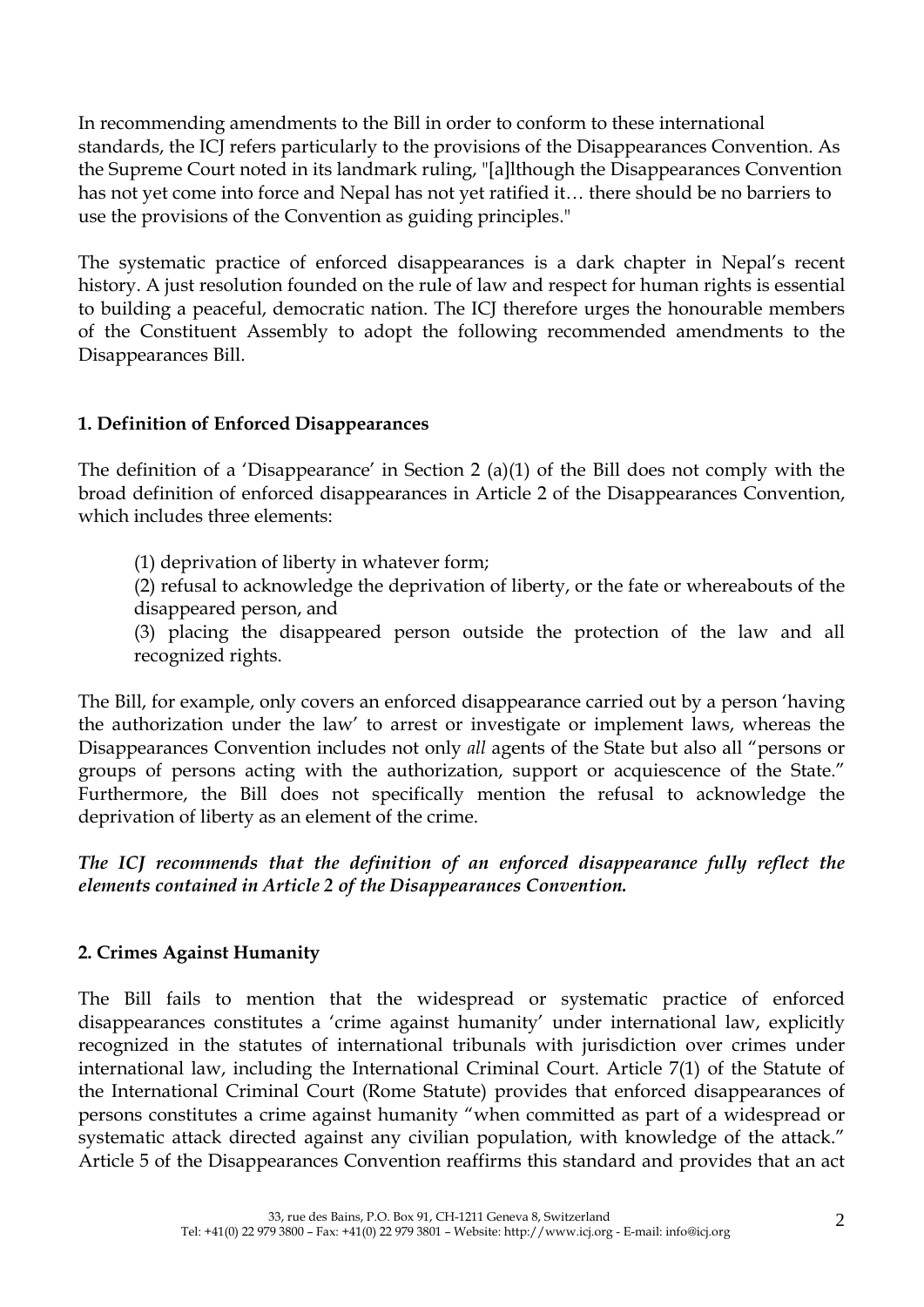of enforced disappearance, when it constitutes a crime against humanity, shall attract the attendant consequences provided for in international law.

The omission of a provision in the Bill covering crimes against humanity is particularly troubling given the magnitude of the problem of enforced disappearances in Nepal during the armed conflict.

*The ICJ recommends that the Bill should include a provision on crimes against humanity in accordance with international standards.* 

## **3. Responsibility of Superior Officers**

Section 4(3) of the Bill provides an excessively narrow construction of command responsibility, holding accountable only those who direct or order enforced disappearances. In contrast, Article 6 of the Disappearances Convention provides that a superior officer is guilty of an offence where he/she:

(a) knew or consciously disregarded information indicating that subordinates were committing or about to commit the crime;

(b) exercised effective responsibility, control or discipline over those committing the crime;

(c) should have known about the conduct of subordinates, given the position of authority; or

(d) failed to take all necessary and reasonable measures to prevent the crime or to submit the matter for investigation and prosecution.

*The ICJ recommends that Section 4(3) be amended accordance with Article 6 of the Disappearances Convention.* 

## **4. Obeying Superior Orders**

Section 4(2) of the Bill provides that the person under whose order a person has been arrested, kept in detention or taken under control and disappeared, shall be considered to be the 'principal offender'. There is a concern that this provision could be invoked effectively to shield subordinates from responsibility on grounds of obeying superior orders. Express provision should made in the Bill that persons engaging in such conduct are not entitled to use a defence of obeying orders of a "principal offender" to avoid criminal responsibility.

*The ICJ recommends that Section 4(2) be amended to ensure that subordinates cannot invoke the defence of obeying superior orders.*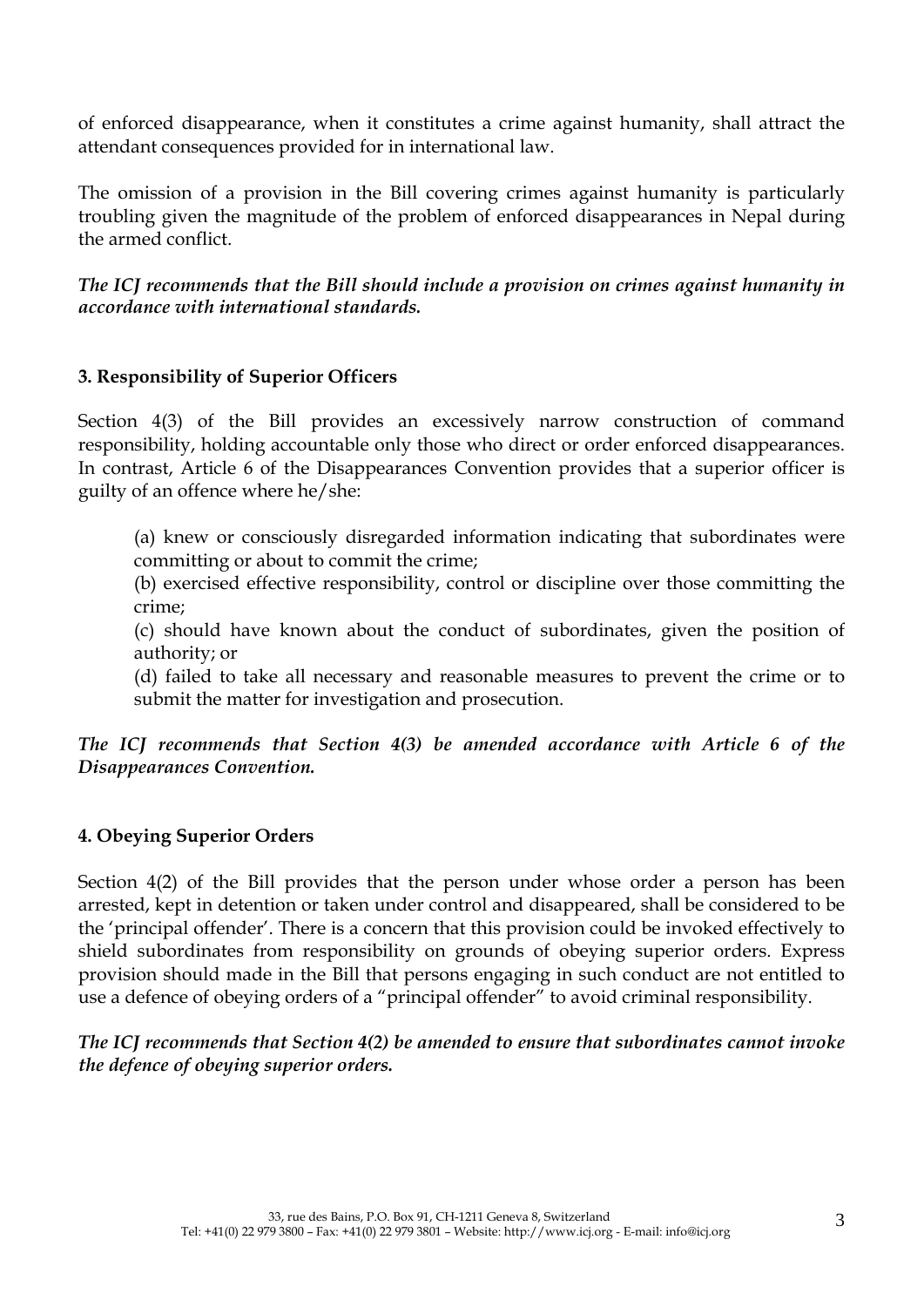## **5. Continuing Violation and Limitation Period**

An inherent characteristic of enforced disappearances is that the violation continues as long as the fate and whereabouts of the victims have not been established and the case remains unresolved. The continuing nature of the violation is explicitly mentioned under Article 8 of the Disappearances Convention. As the Supreme Court held in its ruling, "it is also necessary to have provisions on continuous inquiry until the status of an allegedly disappeared person is determined." Even in cases where the fate of the disappeared person is known, Article 8(a) of the Convention provides that any limitation must be **"**of long duration and proportionate to the extreme seriousness of this offence."

Section 26(2) of the Bill is especially problematic in that it fails to recognize the continuing nature of the violation and provides a six month period of limitations from the date when a disappearance became known or made public. This period is far too short given the climate of fear under which enforced disappearances were committed and the consequent reluctance of people to report these grave violations to law enforcement authorities.

*The ICJ recommends that the Bill recognize the continuing nature of enforced disappearances and that Section 26(2) be amended to increase the limitation period in proportion to the seriousness of the crime.*

#### **6. Penalties**

An essential ingredient of any system of justice founded on the rule of law is that penalties be proportionate to the offence. Enforced disappearances, especially when practiced as part of a systematic policy, are heinous crimes. Accordingly, Article 7(1) of the Disappearances Convention provides for penalties that take account of the "extreme seriousness" of the offence. In contrast, Section 6 of the Bill provides that a person who commits the crime of enforced disappearance will be imprisoned for up to five years and fined up to 100,000 rupees. This maximum penalty is not proportionate to the gravity of the violation.

*The ICJ recommends that the possibility for higher maximum penalty be provided, in line with penalties for offences of similar gravity, such as homicide.* 

## **7. Definition of a Victim**

Section 2(b) of the Bill defines the victim to include family members of the disappeared person. This is a welcome expansion of the definition but should not be considered an exclusive list. International law recognizes that victims include not only close relatives of the crime victim, but any person damaged as a direct consequence of the violation. According to Article 24(1) of the Convention a victim includes "any individual who has suffered harm as a direct result of an enforced disappearance'"

## *The ICJ recommends that Section 2(b) be amended to conform to Article 24(1) of the Disappearances Convention.*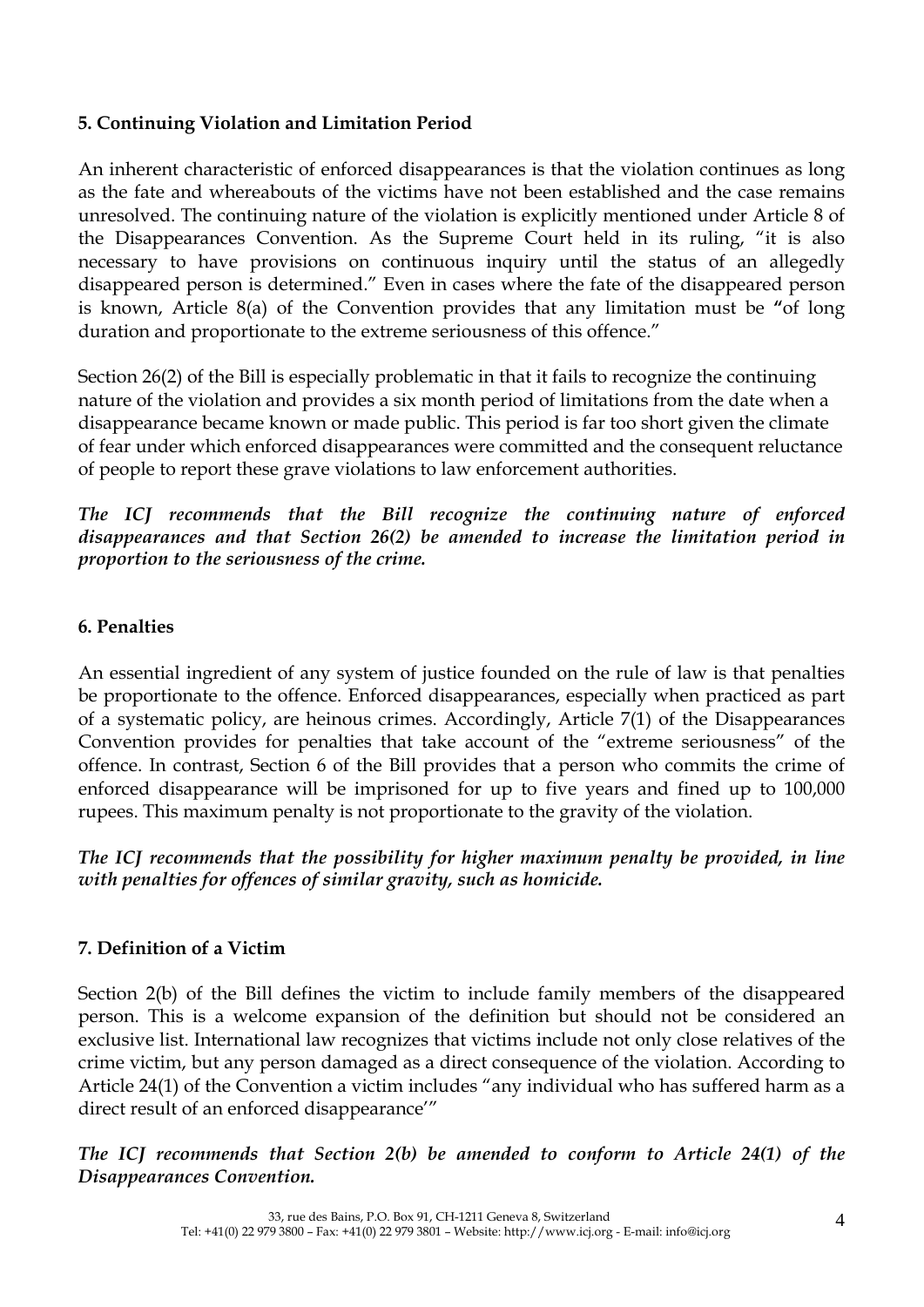#### **8. Appointment of Commissioners**

To ensure competence, effectiveness, independence and impartiality, the Commission should consist of persons with a proven expertise and experience in the field of human rights. The Commissioners should be of high moral character with a demonstrated commitment to human rights. To be accepted as credible by the people of Nepal, members of the Commission should be selected through a transparent and participatory process with public consultation. The panel that selects the Commissioners should include representatives from the Government, other parties represented in the Constituent Assembly, civil society organizations, human rights defenders, victim groups, the National Human Rights Commission and members from marginalised and vulnerable groups.

The Bill provides no guidance on the procedure or criteria for selecting Commissioners and no mechanism for ensuring public participation. Under Section 10(3), the panel empowered to recommend the appointment of Commissioners is limited to two ministers appointed by the Government of Nepal and the Chairperson of the Constituent Assembly. This is not a credible process for selecting members of this important public institution responsible for addressing a systematic violation of human rights that affected many groups and individuals throughout Nepal.

*The ICJ recommends that Section 10 be amended to establish eligibility criteria to ensure that the Commissioners are competent, independent and impartial, and to provide for a broad consultative selection process involving different stakeholder groups such as the government, the opposition, the National Human Rights Commission, human rights organizations and victim groups.* 

## **9. Implementing the Commission's Recommendations**

Justice for the victims and their families and the people of Nepal can only be ensured if the recommendations of the Disappearances Commission are effectively monitored and implemented. It is therefore important that the Bill establish an independent, credible and effective process for implementing the Commission's recommendations, especially concerning prosecutions.

*The ICJ recommends that Section 25 be amended to ensure the effective implementation of the Commission's recommendations, by including for example, provisions specifying the role of the Attorney General in prosecuting cases forwarded by the Commission, and granting civilian courts (not military tribunals or other special courts) jurisdiction over all persons alleged to have committed enforced disappearances, including members of the Nepalese Army.*